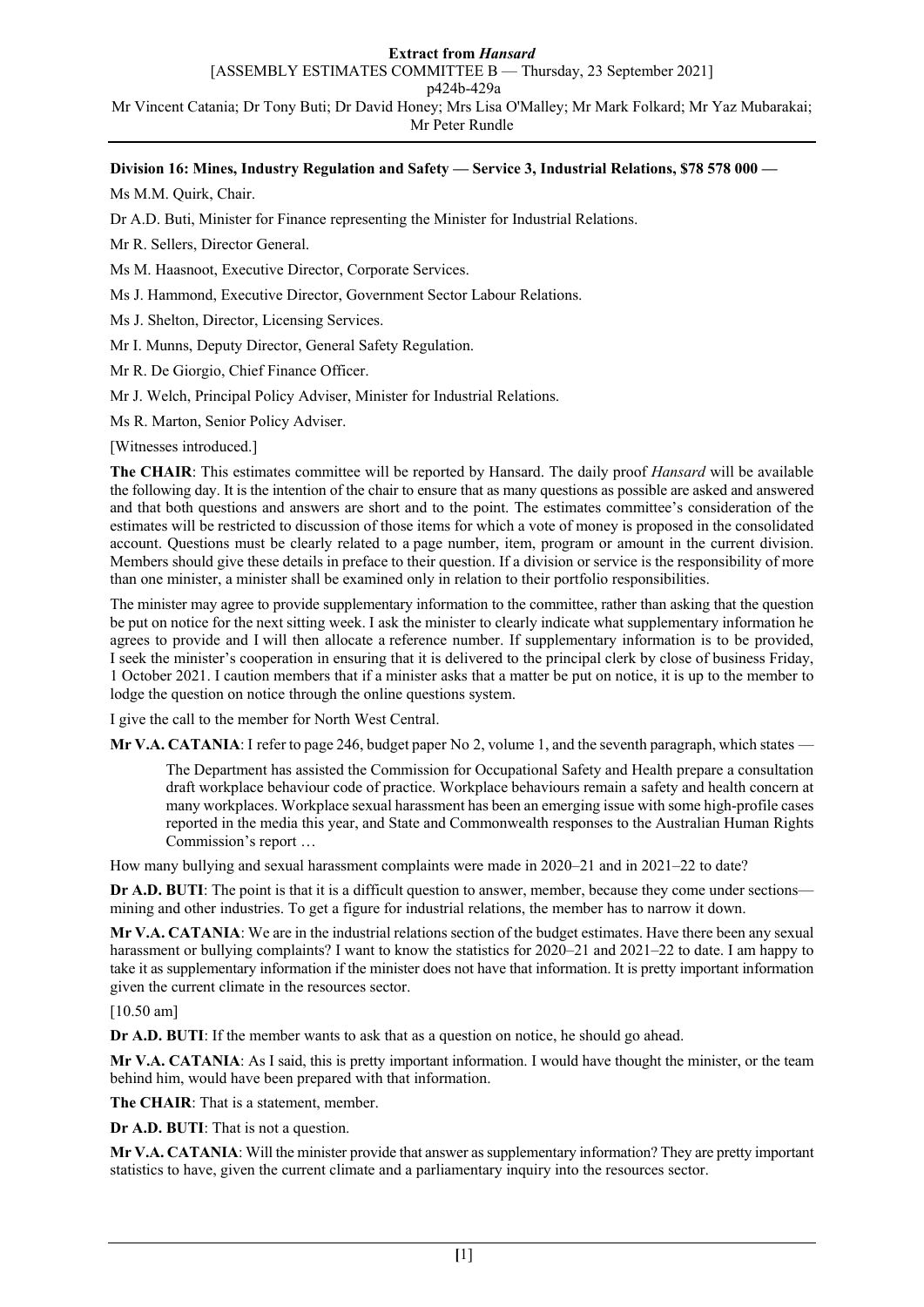## **Extract from** *Hansard*

[ASSEMBLY ESTIMATES COMMITTEE B — Thursday, 23 September 2021]

p424b-429a

Mr Vincent Catania; Dr Tony Buti; Dr David Honey; Mrs Lisa O'Malley; Mr Mark Folkard; Mr Yaz Mubarakai; Mr Peter Rundle

**Dr A.D. BUTI**: The member has just mentioned the inquiry into the resources sector. Another member of the opposition who is the chair of that inquiry was supposed to be here. I am sure she can provide the member with those figures, but if he wants to put it on notice, he should put it on notice.

**Mr V.A. CATANIA:** I have a further question. That is an inquiry -

**The CHAIR**: Is it a further question or just a debating point?

**Mr V.A. CATANIA**: It is an important point, chair. That is an inquiry; it is a committee. The minister has been on a committee; we have been on a committee together. The committee cannot disclose that information.

**The CHAIR**: Member, I am not going to entertain rhetoric. I have the member for Bicton next.

**Dr A.D. BUTI**: Can I add that we are dealing here with industrial relations. The inquiry to which the member referred is dealing with the resources industry under another minister—the Minister for Mines and Petroleum.

**Mr V.A. CATANIA**: So industrial relations issues do not cover any bullying or sexual harassment complaints at all?

**Dr A.D. BUTI**: That is not what I said. The member referred to the inquiry. The inquiry is under the purview of the Minister for Mines and Petroleum. If the member wants to spend the next half-hour talking about supplementary information and questions on notice, feel free. I have just told him that if he wants to put a question on notice, put it on notice.

**Mr V.A. CATANIA**: Does the Industrial Relations Commission deal with bullying and sexual harassment complaints?

**Dr A.D. BUTI**: The member missed the boat there. That should have been asked in the previous section through the registrar who processes the complaints, not through the Industrial Relations Commission, which hears the cases.

**Mr V.A. CATANIA**: Has the Department of Mines, Industry Regulation and Safety received any bullying or sexual harassment complaints in 2020–21 and 2021–22 to date?

**The CHAIR**: This is service 3 only, member.

**Dr A.D. BUTI**: That is not relevant to this section. The member should ask the Minister for Mines and Petroleum.

**The CHAIR**: Does the member for Cottesloe have a further question on this or can we move to the member for Bicton?

**Dr D.J. HONEY**: Yes, I do. Have there been any complaints of harassment or bullying in this department—that is, the industrial relations department itself?

**The CHAIR:** It sounds like groundhog day to me. It is the same question.

**Dr D.J. HONEY**: No; it is different. It is related specifically to this.

**Dr A.D. BUTI**: We can deal only with the section in front of us. The member is relating the question to the whole department. I am not the minister for the whole department. We are looking at this section of the budget paper.

**Dr D.J. HONEY**: I ask about the industrial relations part of the department that is responsible for industrial relations.

**Dr A.D. BUTI**: Yes, and what is the member's question then?

**Dr D.J. HONEY**: Have there been any complaints of harassment or bullying in that department?

**Dr A.D. BUTI**: In industrial relations?

**Dr D.J. HONEY**: Yes.

**Dr A.D. BUTI**: And to which line item is the member referring?

**Dr D.J. HONEY**:I am referring to budget paper No 2, page 249, "Safety and Labour Relations Advice and Regulation".

**The CHAIR**: That is a different section to what the member was referring to.

**Dr A.D. BUTI**: I do not think it is relevant.

**The CHAIR**: Member for Bicton, put us out of our misery!

**Mrs L.M. O'MALLEY**: I refer to page 245 of budget paper No 2 under "Spending Changes". A line item under "Election Commitments" refers to the wage supply audit unit. How are these resources to be spent and what is the intended outcome?

**Dr A.D. BUTI**: I will throw to the director general.

**Mr R. Sellers**: Thank you. I will pass to Mr Munns.

**Mr I. Munns**: Yes, that is a great initiative. We are looking to engage a number of officers to specifically monitor and ensure that the payments being made are appropriate when contracts have been entered into. We are in the process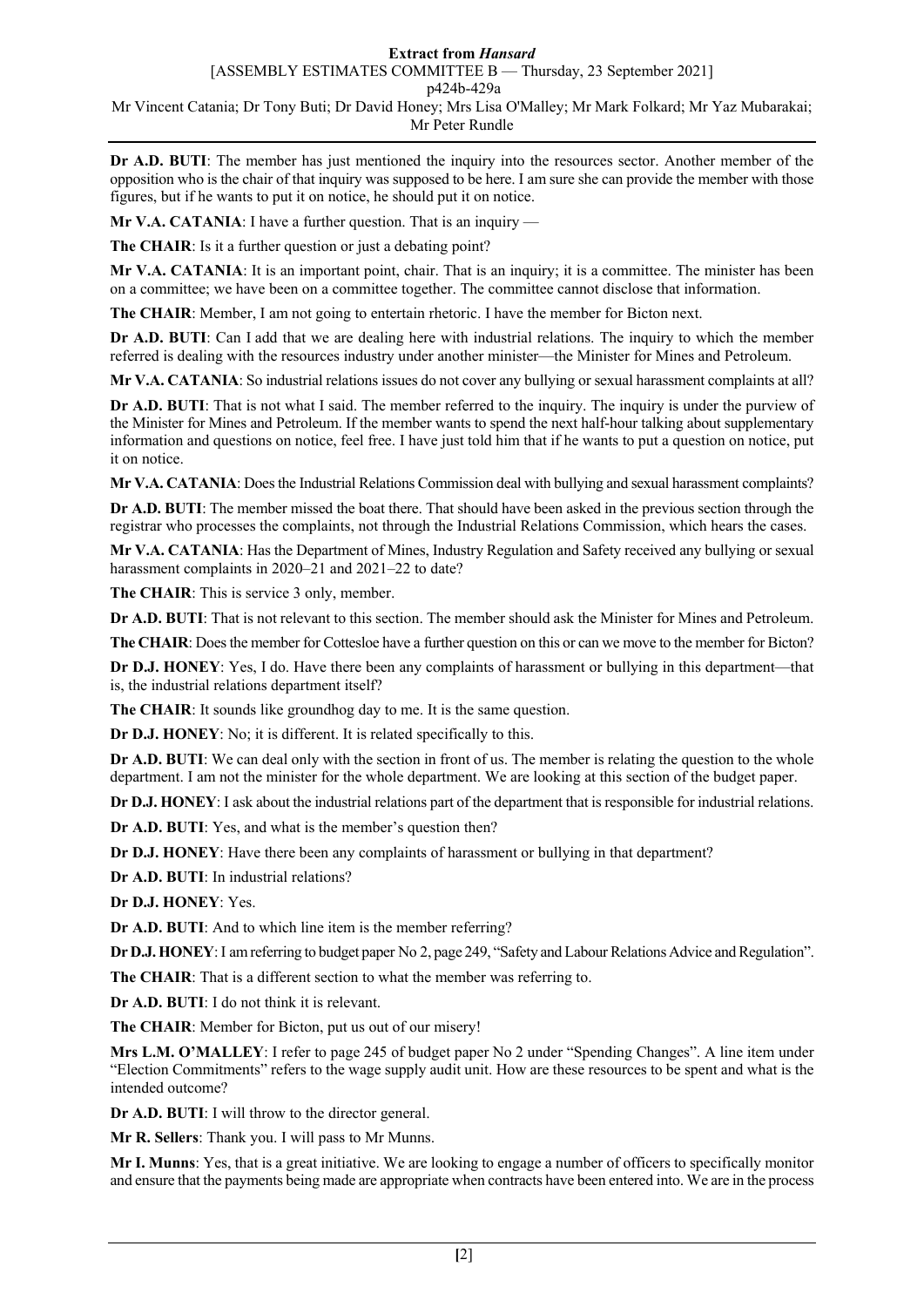## **Extract from** *Hansard* [ASSEMBLY ESTIMATES COMMITTEE B — Thursday, 23 September 2021] p424b-429a Mr Vincent Catania; Dr Tony Buti; Dr David Honey; Mrs Lisa O'Malley; Mr Mark Folkard; Mr Yaz Mubarakai; Mr Peter Rundle

of developing the job descriptions for those new officers and then going out to recruit for them and build that unit in the private sector labour relations unit.

**Mr M.J. FOLKARD**: I refer to page 245 of budget paper No 2, volume 1, under "Spending Changes". Funding is identified under "Election Commitments" for stakeholder engagement. How are these resources to be spent?

**Dr A.D. BUTI**: The government intends that information and education material about the work health and safety laws to be provided as widely as possible. It is therefore appropriate for the government to partner with peak employee and employer bodies that are members of the statutory committees. The \$350 000 in funding for each of the next four years is a substantial investment by the government aimed at helping to achieve a wide distribution of information about the work health and safety laws. The peak bodies are able to target these messages aimed at particular issues relevant to their sectors. The approach will complement promotional activities being undertaken by the Department of Mines, Industry Regulation and Safety. The peak bodies that are partnering with the government to promote the work health and safety laws are UnionsWA, the Chamber of Commerce and Industry of Western Australia, Master Builders Western Australia, the Housing Industry Association, the Chamber of Minerals and Energy of Western Australia, and the Association of Mining and Exploration Companies.

#### [11.00 am]

**Mr Y. MUBARAKAI**: I refer to the same page and the same line and ask about the implementation of resources that will be provided to make sure that the Work Health and Safety Act is implemented.

**Dr A.D. BUTI**: The government's commitment at the March 2021 election was for the work health and safety laws to commence in January next year, 2022. As part of that commitment, the government committed to providing employer and employee peak bodies with \$150 000 per annum over the next two years. The government recognises the importance of this legislation, allocating significant resources to meet our commitment and ensure a smooth transition to the new laws. The budget includes funding for 45 FTEs in 2021–22, which will be investigators, inspectors and legal policy communication ministerial officers, reducing to 34 FTEs in 2023–24. We are committed to working to meet our election commitments. The government has also allocated an additional \$200 000 for the Department of Mines, Industry Regulation and Safety to promote the new laws in 2021–22. This is in addition to the \$450 000 previously allocated to DMIRS to promote worker safety. The total \$650 000 of funding will be used by DMIRS for a better worker safety campaign to promote the implementation of the Work Health and Safety Act and WorkSafe as the Western Australian agency responsible for the WHS laws. DMIRS has commenced publishing information and educational material about the WHS laws. More information will continue to be made available as the commencement date of the new law approaches. DMIRS is also finalising agreements with the employer and employee peak bodies on the grant funding commitment. It is a testament to the fact that this government is very committed to ensuring that people can go to work in a safe environment. That is all part of the new laws. The promotion of those laws will ensure that employees, employers and their organisations are fully across those laws.

**Mr V.A. CATANIA**: I refer to paragraph 7 on page 246. I quote —

The Department has assisted the Commission for Occupational Safety and Health prepare a consultation draft workplace behaviour code of practice.

Could the minister please explain why the department has assisted the Commission for Occupational Safety and Health to prepare a draft workplace behaviour code of practice?

**Dr A.D. BUTI**: I would have thought there is nothing unusual about that. I think it is what the department does, but I will throw to the director general on this.

**Mr R. Sellers**: The expertise for certain areas exists within both the department and other areas. It is not unusual for the department's expertise to be called on and be part of working up codes of practice. It happens across a range of expertise in DMIRS, including in safety and mining.

**Mr V.A. CATANIA**: Paragraph 7 continues —

Workplace behaviours remain a safety and health concern at many workplaces.

Can the minister elaborate on the concerns that have been raised with the department?

**Dr A.D. BUTI**: I will ask the department, but, obviously, I do not think it is any surprise. There are always going to be issues about workplace behaviours. That is part of the reason we brought in new legislation and provided significant funding for promotion and discussion with employer and employee groups. We have also improved legislation, whether it is the work health and safety legislation or the impending changes to the industrial relations legislation. I will ask Mr Sellers whether he would like to answer or throw to someone else.

**Mr R. Sellers**: I think Mr Munns might be able to lead us through a bit of that background.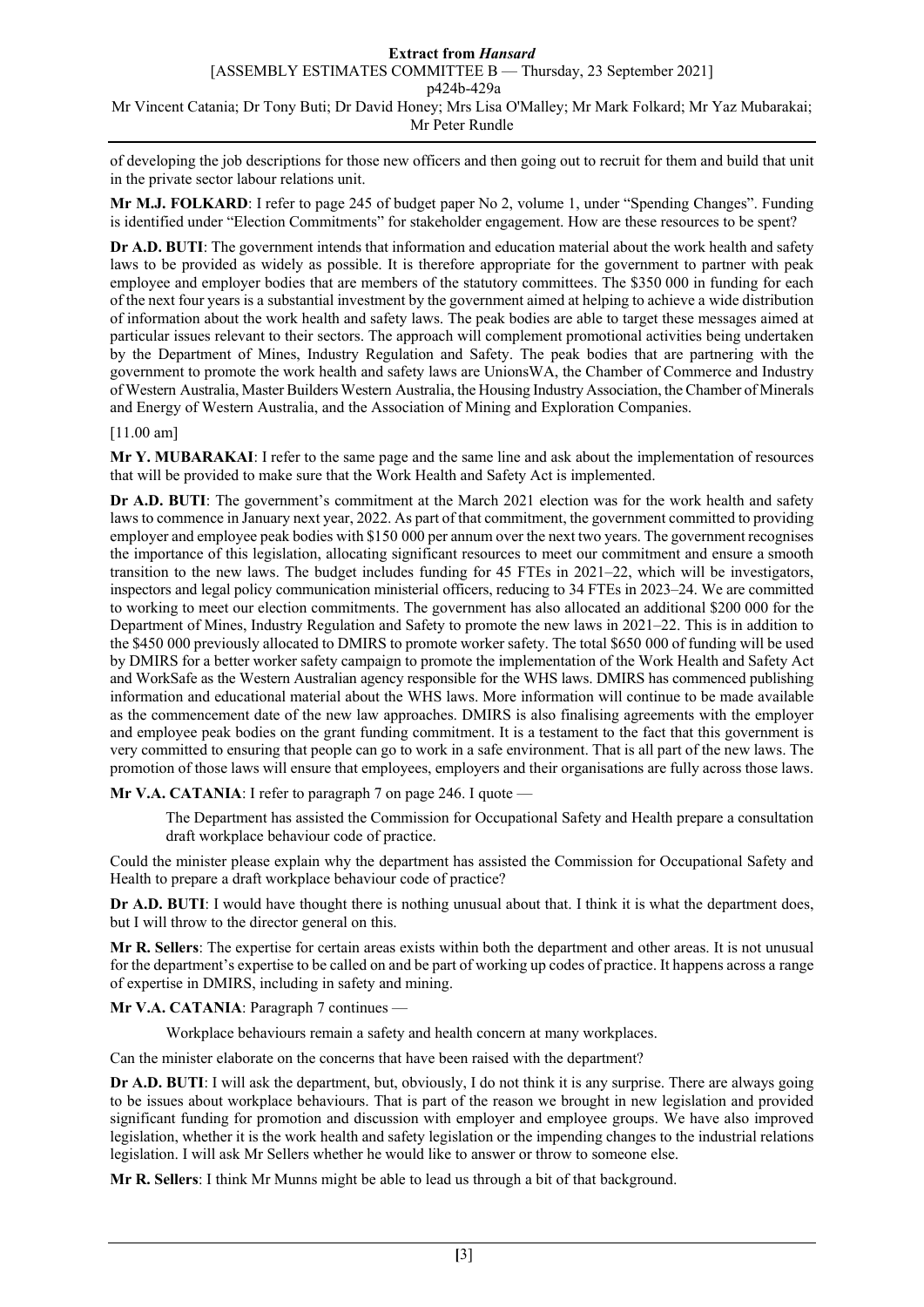#### **Extract from** *Hansard* [ASSEMBLY ESTIMATES COMMITTEE B — Thursday, 23 September 2021] p424b-429a Mr Vincent Catania; Dr Tony Buti; Dr David Honey; Mrs Lisa O'Malley; Mr Mark Folkard; Mr Yaz Mubarakai; Mr Peter Rundle

**Mr I. Munns**: It has been an ongoing area of concern for quite some time. The Commission for Occupational Safety and Health issued a code on workplace violence and aggression in 2010. Workplace environments have obviously been changing over the last decade or so. As a consequence, we felt it necessary to revise that existing code. During the process of the revision, the commission felt it was best to break the code into some new, discrete pieces of work. One of the discrete pieces of work is the one on workplace behaviours. Everything had its genesis in the code that has been around since 2010. It is being revised given the changes in workplaces and in the technological environment in which we now work.

**Mr V.A. CATANIA**: Paragraph 7 continues —

Workplace sexual harassment has been an emerging issue with some high-profile cases reported in the media this year, and State and Commonwealth responses to the Australian Human Rights Commission …

Could the minister perhaps highlight those high-profile cases that have been reported in the media this year? Did the department assist the Commission for Occupational Safety and Health because it was prompted by the high-profile cases reported in the media?

**Dr A.D. BUTI**:I think Mr Munns provided an answer to that. It has been an ongoing issue. The department was involved in this way before the infamous cases that occurred in Canberra. The cases emanating from the Parliament House arena in Canberra were the highest profile cases in the last 12 months, but the department has been working on this for far longer than those high-profile cases. Of course, that just brought it to the immediate attention of the media.

**Mr V.A. CATANIA**: On sexual harassment complaints that have gone to government agencies, has there been an increase that the department is aware of?

**Dr A.D. BUTI**: Cases are brought before the Industrial Relations Commission. Cases are also brought internally to departments. Those cases that are brought to departments do not come through this department. Unless a complaint is made through the Industrial Relations Commission and the registrar, which we dealt with in the last session, that is the end of the matter as far as this department is concerned. As it mentions in the note the member referred to, it is talking about matters that have gone to the Australian Human Rights Commission or could have gone to the Equal Opportunity Commission, not the Industrial Relations Commission. Cases also go through the court system. Sexual harassment can be dealt with in many ways. Cases can be dealt with internally, through a department or through a complaint being made to the Industrial Relations Commission to the registrar, which was covered in the last session, the Equal Opportunity Commission in Western Australia or the Australian Human Rights Commission, but not through this department as such.

**Mr V.A. CATANIA**: The minister is not the minister responsible and perhaps the ministerial adviser may be able to answer this —

**The CHAIR**: No; the question is directed to the minister.

**Mr V.A. CATANIA**: I know that; that is what I am saying. I was saying that the minister is not the minister for this department but may be able to direct the question to the ministerial adviser. How many sexual harassment or bullying complaints have been made to the minister responsible for the Department of Mines, Industry Regulation and Safety?

[11.10 am]

**Dr A.D. BUTI**: I am not acting for the Minister for Mines and Petroleum here.

**Mr V.A. CATANIA**: Has the minister received any bullying or sexual harassment complaints directly as minister?

**Dr A.D. BUTI**: As minister for what?

**Mr V.A. CATANIA**: As minister representing the minister here, or as a minister.

**Dr A.D. BUTI**: Obviously, that is not a relevant question to ask in this session, but I can assure the member that I have not personally received anything about sexual harassment of one of my departmental employees. That has no relevance to this session, so can we move on?

**Mr P.J. RUNDLE**: I refer to page 246 of budget paper No 2, volume 1, and paragraph 8 under "Significant Issues Impacting the Agency". It states, in part —

… the Government introduced the Industrial Relations Legislation Amendment Bill 2020 (the Bill) into Parliament. The Bill lapsed when Parliament was prorogued for the 2021 State election. The Bill contains the Government's response to the 2018 Ministerial Review of the State Industrial Relations System and the 2019 Inquiry into Wage Theft in Western Australia. The Government has made a commitment to reintroduce the Bill, as well as introduce various other industrial relations reforms …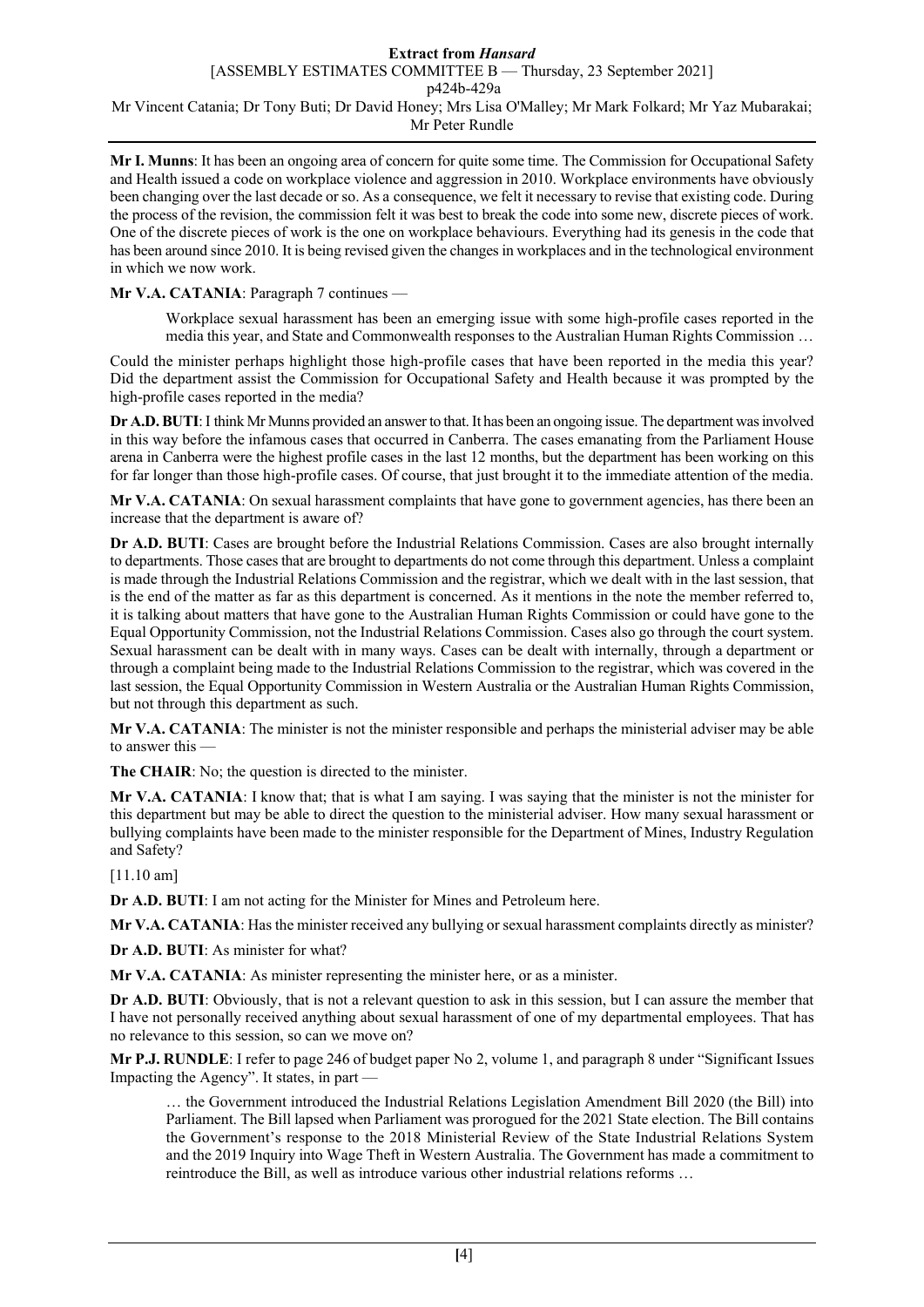## **Extract from** *Hansard*

[ASSEMBLY ESTIMATES COMMITTEE B — Thursday, 23 September 2021]

p424b-429a

Mr Vincent Catania; Dr Tony Buti; Dr David Honey; Mrs Lisa O'Malley; Mr Mark Folkard; Mr Yaz Mubarakai; Mr Peter Rundle

Other than the three reforms listed—the new minimum entitlement to five days' unpaid family and domestic violence leave, enabling the concurrent appointment of suitably qualified industrial commissioners as industrial magistrates, and making Easter Sunday a public holiday in Western Australia—are any other reforms intended; and, if so, what are they?

**Dr A.D. BUTI**: There are other quite substantial reforms in this bill. We are dealing with the issue of the definition of "employee" under state industrial laws; the exclusion of employees engaged in domestic service in private homes will change. That will then be consistent with the International Labour Organization protocol of 2014. There will be a new anti-bullying jurisdiction for the commission, which will enable the commission to make orders to stop bullying or sexual harassment in the workplace. The commission will be enabled to make equal remuneration orders to ensure that employees receive equal remuneration for work of equal and comparable value. The commission will be given the power to review the scope of outdated private sector award clauses on its own motion to ensure comprehensive and equitable award coverage for employees. WA local governments will be enabled to move from the national industrial relations system to the state system. There will be an increase in penalties for noncompliance with state industrial laws and instruments to broadly reflect the penalty levels under the Fair Work Act 2009, which is commonwealth legislation. The compliance tools of industrial inspectors will also be broadened. There is a considerable number of reforms in the bill.

**Mr P.J. RUNDLE**: Can the minister give me a bit more detail on what the bullying part of those reforms entails?

**Dr A.D. BUTI**: Basically, they will mirror the anti-bullying clauses in the Fair Work Act 2009.

**Mr P.J. RUNDLE**: I assume bullying is part of the package, but we are improving the reforms in relation to that. What percentage of cases would involve bullying?

**Dr A.D. BUTI**: This department does not deal with cases. They go to the Western Australian Industrial Relations Commission registrar. As I mentioned to the member for North West Central, there are a number of areas to which complaints can be made. They can be made to the WAIRC registrar, which was covered in a previous session; they could possibly come under equal opportunity legislation and the Equal Opportunity Commission; they could possibly come under the Australian Human Rights Commission or the Fair Work Commission; they could even, in some cases, go through the court system; or they could come through this department under work health and safety, but that is another division, not this one.

**Mr P.J. RUNDLE**: When does the minister think that legislation will be coming into the mix?

**Dr A.D. BUTI**: Hopefully in the balance of this parliamentary year.

**Mr P.J. RUNDLE**: I refer to paragraph 9 on the same page, which outlines that the department is undertaking a range of strategies to combat the significant issue of wage theft. What are those strategies, as part of the Western Australian government's 2021 election commitments?

**Dr A.D. BUTI**: The department has established a compliance team focused on the issue of wage theft and is undertaking a range of compliance strategies to combat wage theft, including continuing to conciliate and investigate reactive complaints and targeting high-risk industries such as the restaurant, cafe, horticultural and security industries, with proactive compliance campaigns involving unannounced inspections by industrial inspectors. In 2020–21, inspectors recovered more than \$1.2 million in unpaid wages and entitlements, which I think is an outstanding effort by the inspectors, but also a real indictment of those industries. There have been recent enforcement proceedings in the Industrial Magistrates Court that have involved migrant workers in high-risk industries, and a number of employers have been identified as high risk. The department is also working with other government agencies, including Australian Border Force, RevenueWA and the Fair Work Ombudsman, to combat exploitative working arrangements. In addition, the Report Wage Theft website was established in December 2019 and has successfully provided an avenue for WA employees in both the state and national industrial relations systems to seek help in resolving underpayments and anonymously reporting wage theft.

**Mr P.J. RUNDLE**: Can the minister tell me who in the department is responsible for that strategy, and what is the budget allocation for its facilitation?

**Dr A.D. BUTI**: I will hand over to Mr Sellers, but obviously the department has established a compliance team.

**Mr R. Sellers**: I will pass over to the deputy director general, Mr Munns.

**Mr I. Munns**: The work for that area of activity is undertaken by the private sector labour relations directorate. It is led by one of our executive directors. There is a compliance unit within that area of quite a number of staff who are out and about, doing these sorts of activities. It also includes some of the unannounced visits that the minister mentioned that are undertaken after normal business hours, because it is a 24/7 operation in the current environment. We are active throughout the working period to ensure that all workers, regardless of when they are at work, can expect to have their remuneration correctly supplied to them.